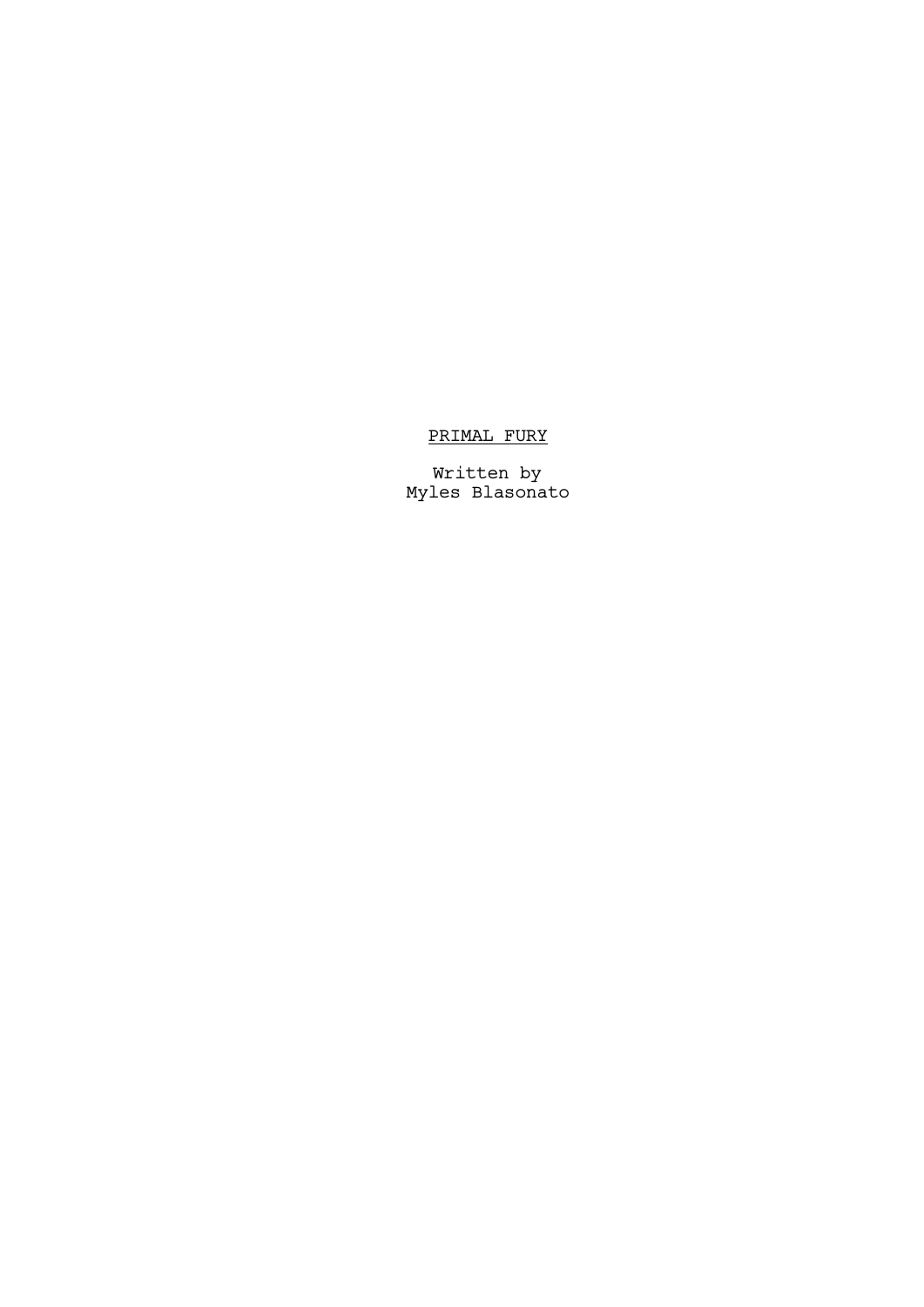FADE IN:

INT. LAB - NIGHT

Doctor ARCHIE FURICALDI (45) gestures over to his assistant JOANNE (female, 26).

Joanne switches on a giant machine.

A monkey trapped on a table with laser heads pointing at it. The laser heads spray electricity at the monkey.

The monkey screams in pain.

## ARCHIE

Enough!

Joanne turns the machine off.

ARCHIE (CONT'D) It is done. The first ever monkey with a human brain!

JOANNE Doctor. Are you sure using this particular brain is the right choice?

**ARCHIE** Only one way to find out.

EXT. ZOO - AFTERNOON

SUBTITLE: 6 Hours Earlier...'

The Zoo is packed with people. A family; JERRY (dad, 60), JANE (mum, 56), Tim (son and hero, 18) and SAMANTHA (daughter, 16) are walking and eating ice-cream.

> **JERRY** What animal do you want to see next kids?

JANE I don't want them going to see hippos. It's too dangerous.

Tim looks at his sister and winks.

Sam winks back.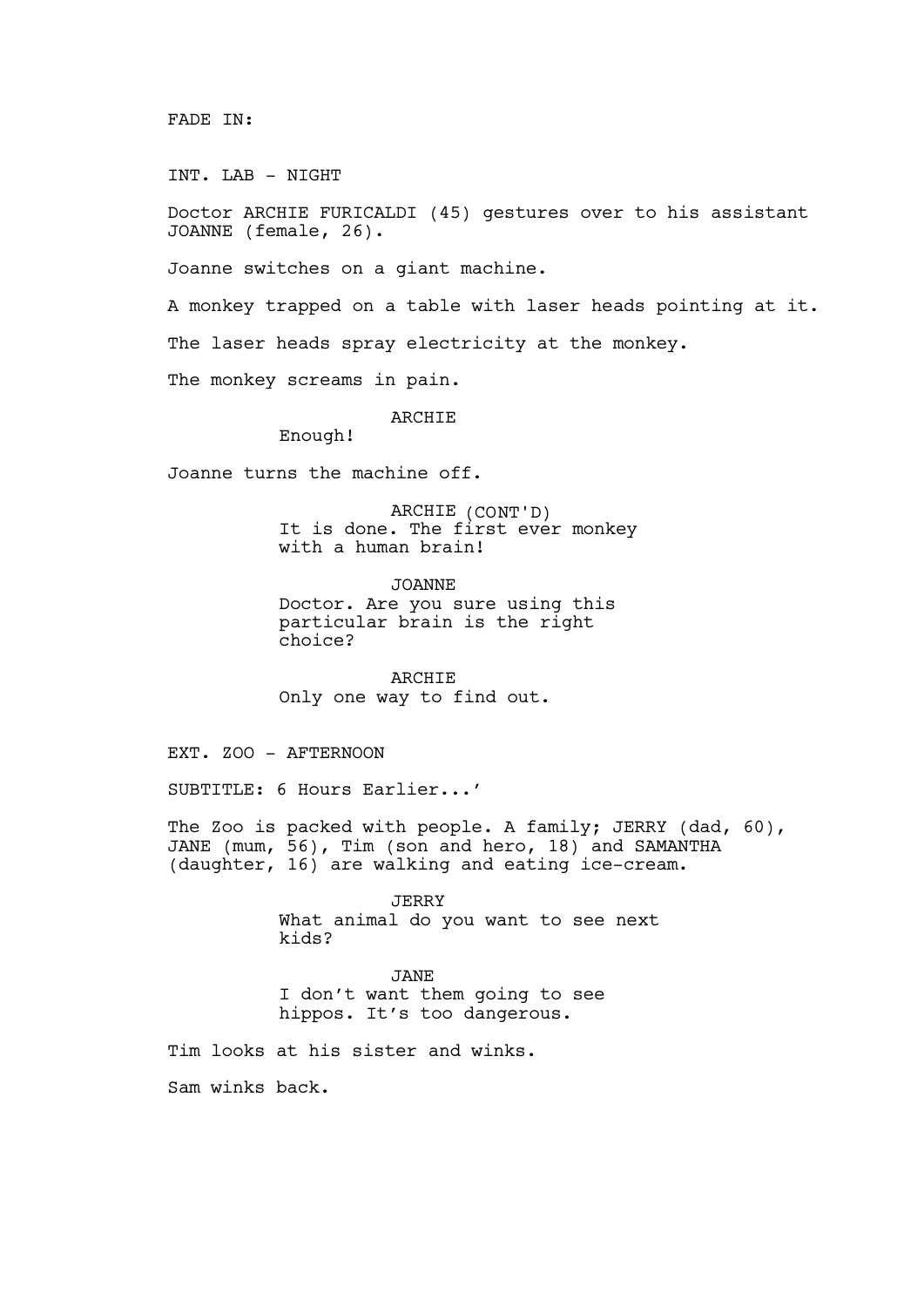**TTM** Geez, mum - stop making it sound lame. SAM Yeah, mum! JERRY Fine. Tim and Sam look at each other and smile. JERRY (CONT'D) Go... just stop yelling at each other. INT. HIPPO PEN ENTRANCE - AFTERNOON Tim and Sam are waiting in line. Tim is pulling faces at the other attendees waiting in line. Sam laughs and also pulls a face. She's caught. Tim LAUGHS and points at Sam. EXT. ZOO - NIGHT Jerry and Jane are sitting and eating ice-cream. JERRY Remember when we use to come here honey? That time we fooled around on the Ferris wheel. Jane playfully hits Jerry on the shoulder. JANE (bashful) Honey. There's kids around. A loud POWER SURGE. A sudden BLACKOUT occurs throughout the whole Zoo. Jerry and Jane nervously look toward the Hippo pen.

2.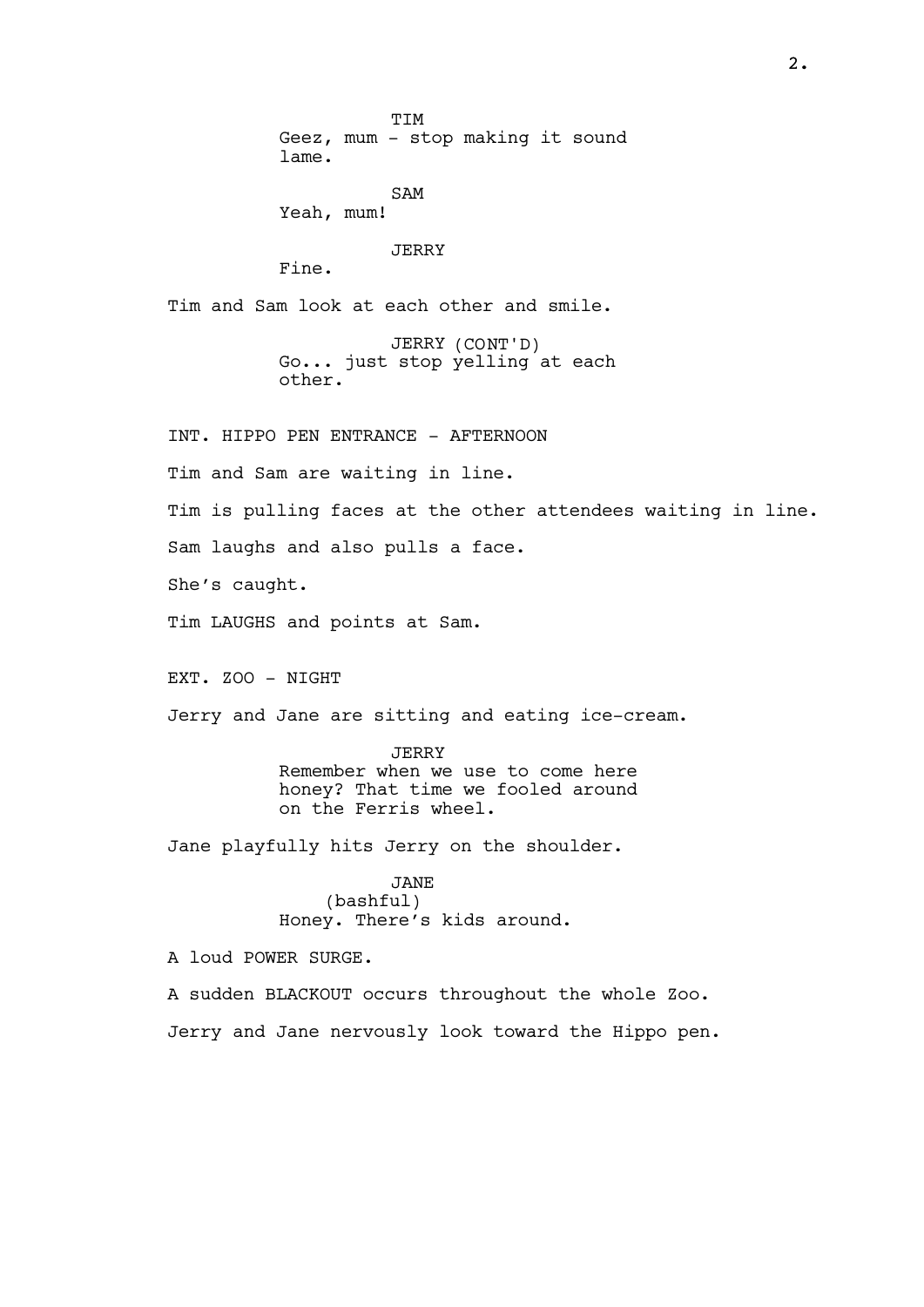## INT. HIPPO PEN ENTRANCE - NIGHT

Tim and Sam along with other attendees are restless and a little scared.

> TIM The hell's going on?

## INTERCOM

Zoo attendees. Please remain calm as we try to sort out the power issue. The Zoo is on lock down. We are trying our best to solve the problem as quickly as possible...

EXT. ZOO - NIGHT

```
JERRY
```
Dammit. Now we're stuck here for god knows how long.

JANE Let's go find the kids, Jer. The Hippo pen is through Crocodile Creek.

EXT. LAB - NIGHT

ARCHIE Okay Jo... let Monkey out.

Joanne pulls a lever and...

Monkey is released.

ARCHIE (CONT'D) Hello, John.

JOHN (Monkey, 33) nods.

ARCHIE (CONT'D) Good, John... good. (beat) It's your lucky day. (beat) Kill whoever you like. However you like.

Archie hands John a massive wrench.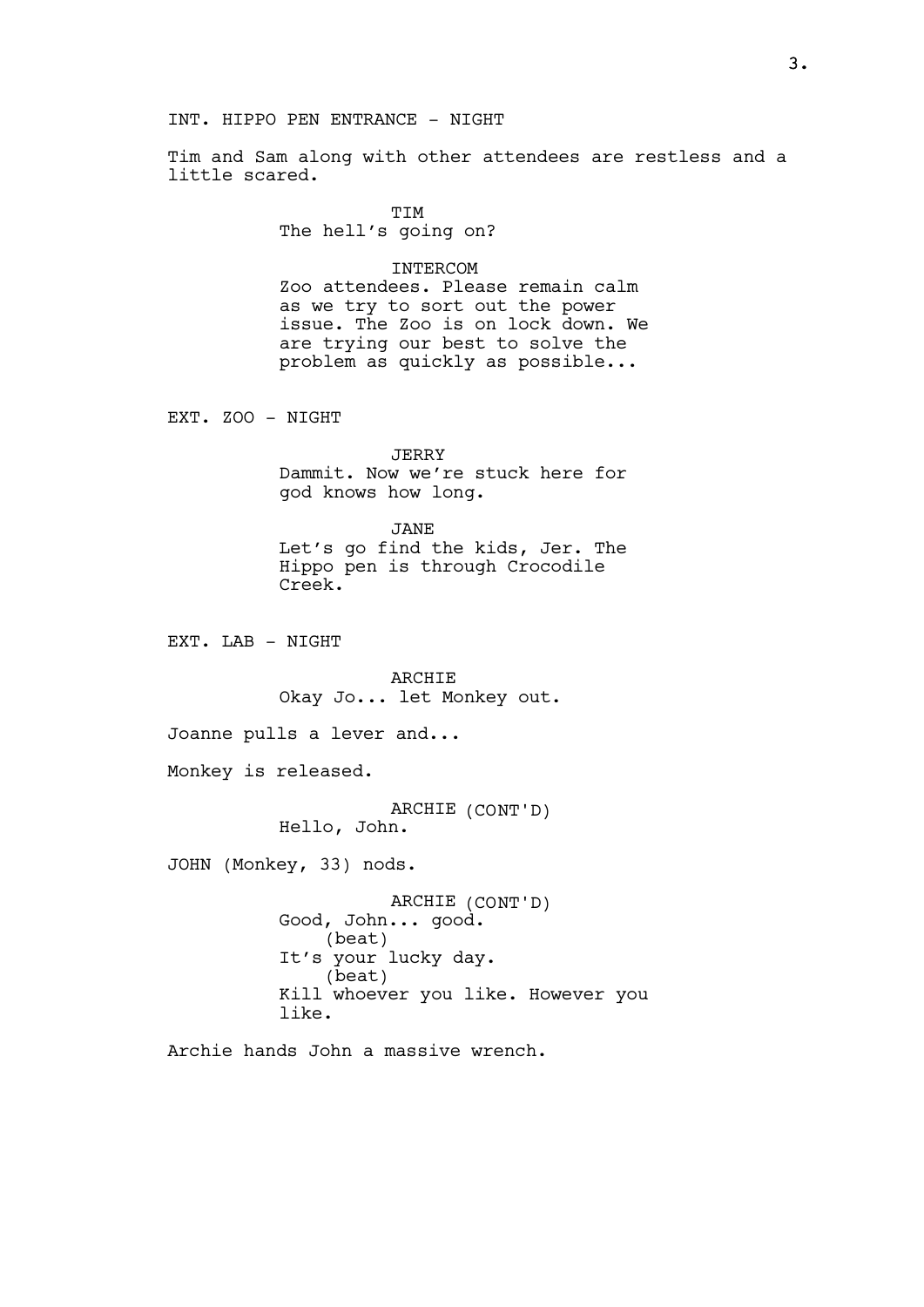INT. HIPPO PEN ENTRANCE - NIGHT

**TTM** Let's try and find a way out, Sam.

SAM Are you sure, Tim? They told us to wait here.

**TTM** I don't give a shit. You coming or not?

EXT. CROCODILE CREEK - NIGHT

Jerry and Jane are walking through the walkway of Crocodile Creek. A COUPLE is walking in front of them.

> JERRY Did you try Tim's cell, again?

JANE Nothing. I hope they're okay.

Jerry worryingly looks at Jane.

A female SCREAM.

Jerry and Jane quickly turn toward the couple.

A silhouette leaps from a tree and onto the woman (part of the couple). The shadow begins SMASHING the woman's face with a wrench, repeatedly. The woman's husband begins punching the shadow. The shadow is unfazed. It grabs the woman's husband by the neck and slowly squeezes until the his eyes POP out of their sockets.

> JANE (CONT'D) Oh my god, Jerry!

JERRY Run! Toward the Hippo pen!

Jerry and Jane begin running.

Jerry slides under a branch and helps Jane under.

Jane SLIPS.

Jerry helps Jane up and they race off.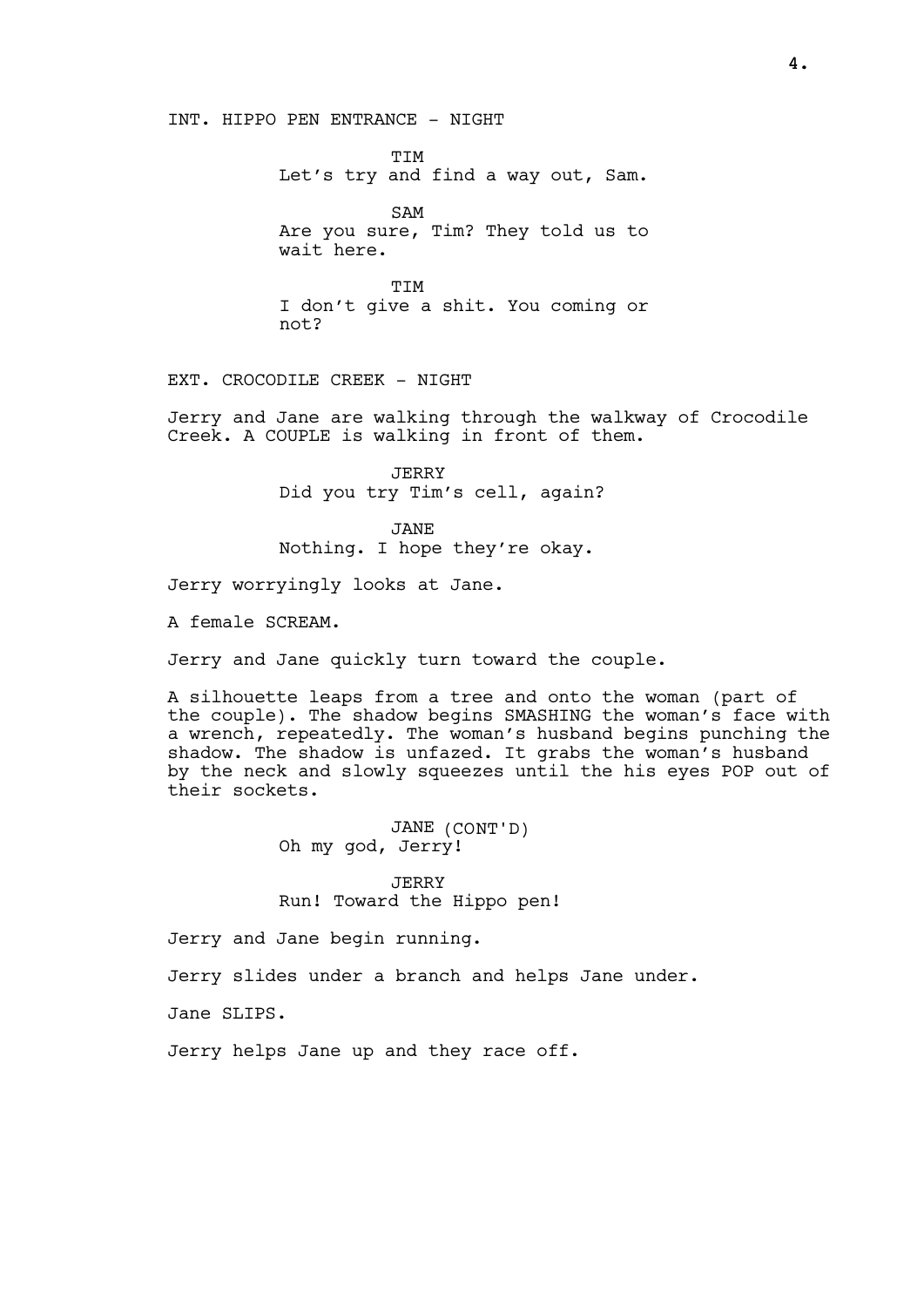INT. HIPPO PEN MAINTENANCE ROOM - NIGHT

Tim and Sam are exploring the maintenance corridor of the Hippo pen.

> SAM Tim. We've been searching for an hour. We should head back.

TIM Are you crazy? Head back and do what? Wait forever?

Sam looks down.

TIM (CONT'D) The map said the emergency exit is around here, somewhere...

Tim pulls out the map.

They both scan it.

Sam notices something.

SAM Tim. Look at the door. It's on the wrong side.

**TTM** Shit! (beat) That means...

Tim walks to the opposite side of the corridor and pushes against the bricks. One pushes in. A secret passage.

Tim and Sam smile at each other, eyes wide.

INT. HIPPO PEN ENTRANCE - NIGHT

Jerry and Jane are waiting in line.

JERRY What the hell was that, Jane?

JANE I dunno but it was strong... and fast.

JERRY We need to find the kids.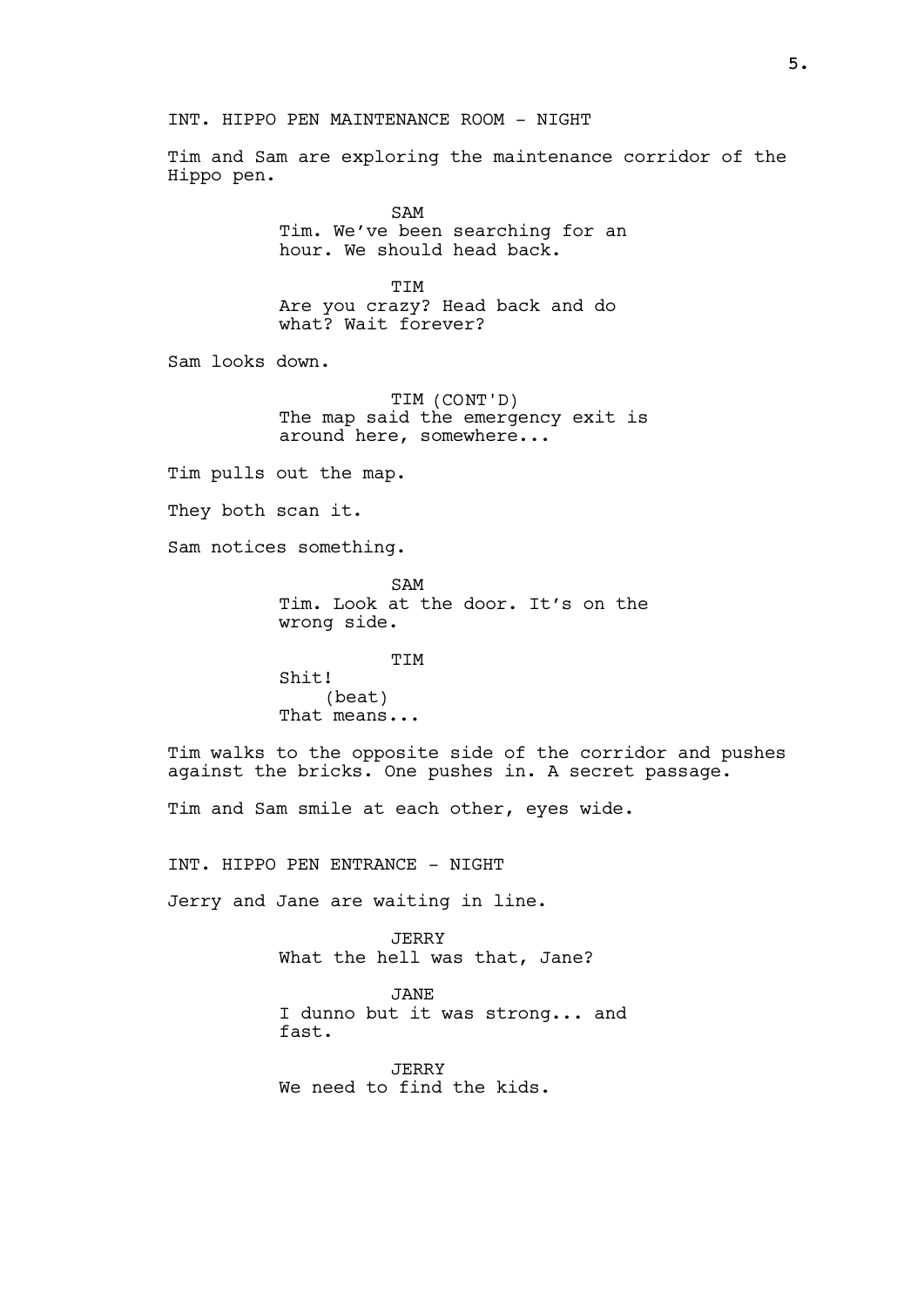Jerry hops up onto a step and addresses the crowd:

JERRY (CONT'D) Guys! Listen up, please. Our kids have gone missing and we need to get through to find them.

CROWD MEMBER 1 We all got problems! CROWD MEMBER 2 Wait like everyone else!

The crowd begin BOO-ING.

Jerry steps down.

JERRY (to himself) God dammit.

Jerry begins pushing his way through the crowd.

One massive man staunches him:

LARGE MAN Hey. Wait your turn Mr... ain't nobody goin' nowhere, any how.

JERRY Get out of my way... NOW!

The large man grabs Jerry by the collar.

Jerry kicks him in the nuts:

JERRY (CONT'D) Anyone else?

INT. SECRET PASSAGE - EARLY MORNING

Tim and Sam push through spider webs.

SAM This is sooo gross.

TIM Grow a pair.

SAM I'm a girl. That's impossible.

**TTM** Then-- just-- shut up!

MUMBLING echoes.

6.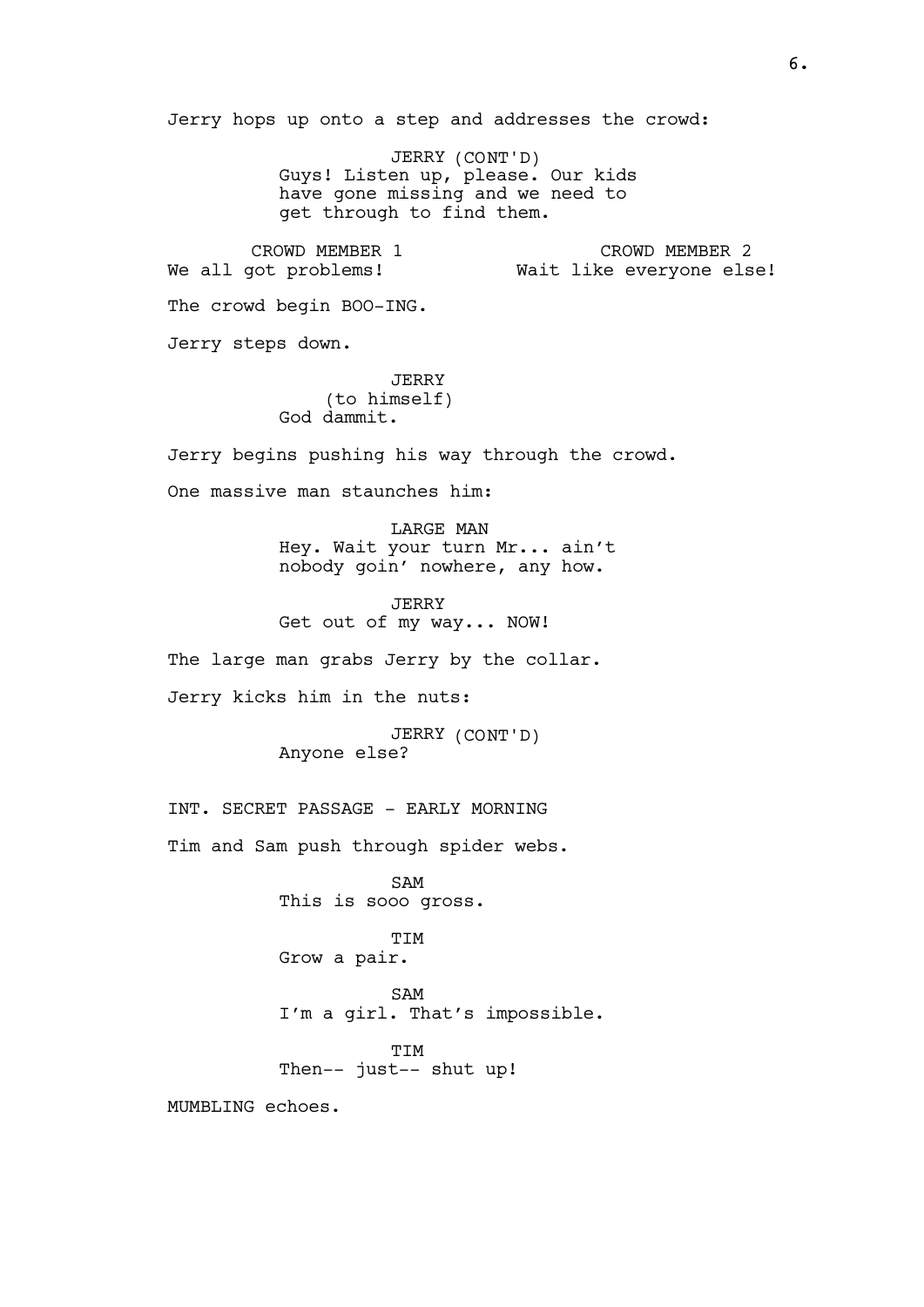Tim gestures shush to Sam. They lean against the wall and peek around the corner:

INT. SECRET LAB - NIGHT

JOANNE He's already taken out two.

ARCHIE It's working. Keep an eye out. How are the attendees?

JOANNE Like pawns waiting to be taken.

ARCHIE (chuckles) And they shall be. Fools!

Sam SCREAMS.

Tim covers her mouth.

ARCHIE (CONT'D) What was that? Look around.

INT. HIPPO PEN ENTRANCE - EARLY MORNING

Jerry is showing a picture of his kids to the people waiting in line.

> JERRY You sure, ma'am?

The woman shakes her head.

ANOTHER LADY (O.S.) Hey! That's the kid that pulled faces at me!

Jerry rushes over to the OTHER LADY.

He shows her the photo:

JERRY

You sure?!

JANE Help us, please. They're our kids.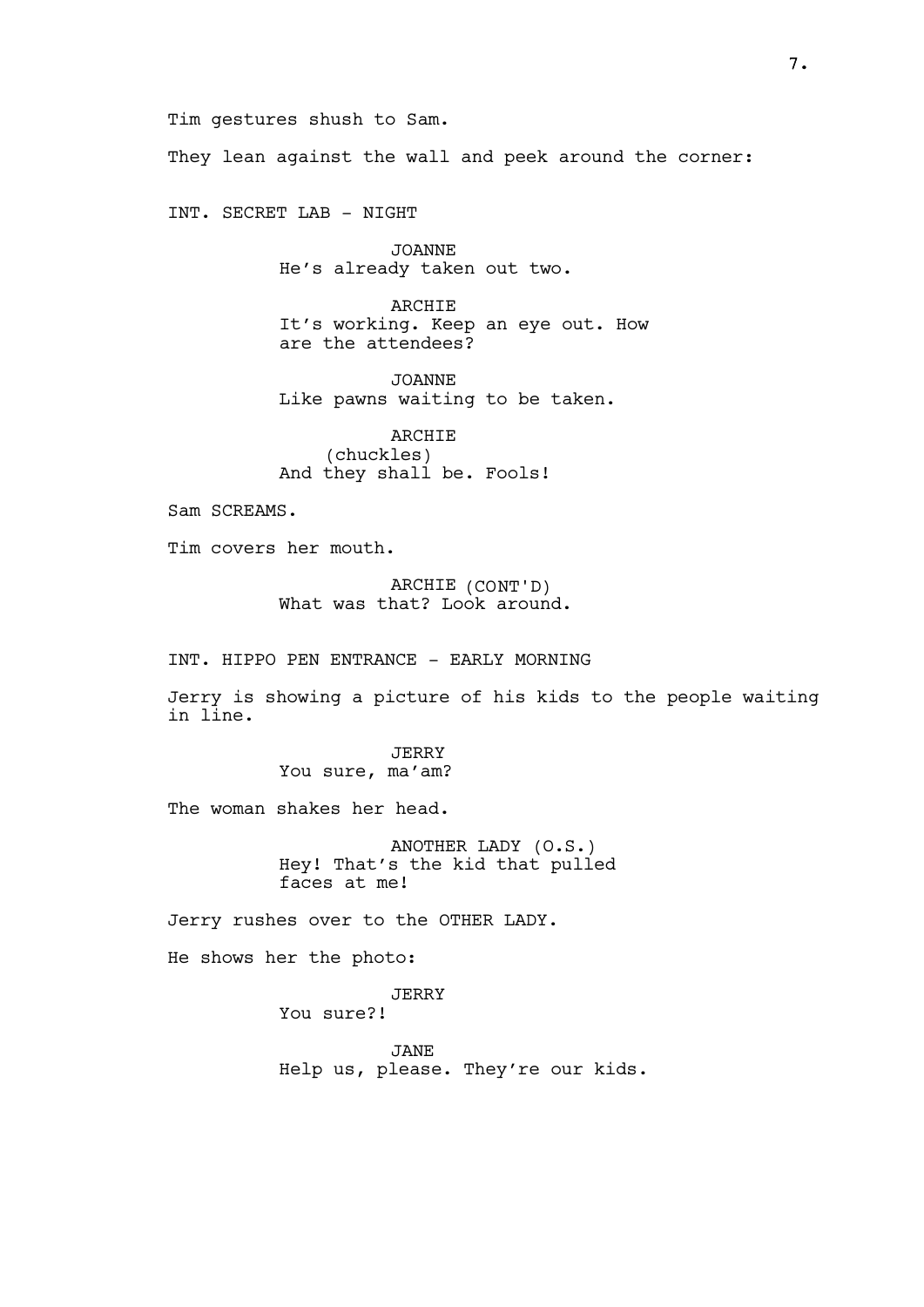**T.ADY** I saw 'em sneak off toward the maintenance room. JERRY Thank you. CRASH! A shadow drops from the roof. It moves quickly. SERIES OF SHOTS: 1. Smashes an attendee's head with a wrench... 2. Throws the wrench at another attendee... 3. Bites another one's head off... JERRY (CONT'D) It's an ape. JANE Jer, what the hell is going on? JERRY We gotta get outta here! Jerry grabs Jane's hand. INT. SECRET LAB - NIGHT JOANNE The death toll's now at five. ARCHIE (laughing) A great candidate! JOANNE A serial killer brain was all your idea, sir. Tim and Sam look at each other in shock. ARCHIE Do you have the Termination protocol remote? JOANNE Yes, sir. You just press this and nano-machine I placed in his heart will explode--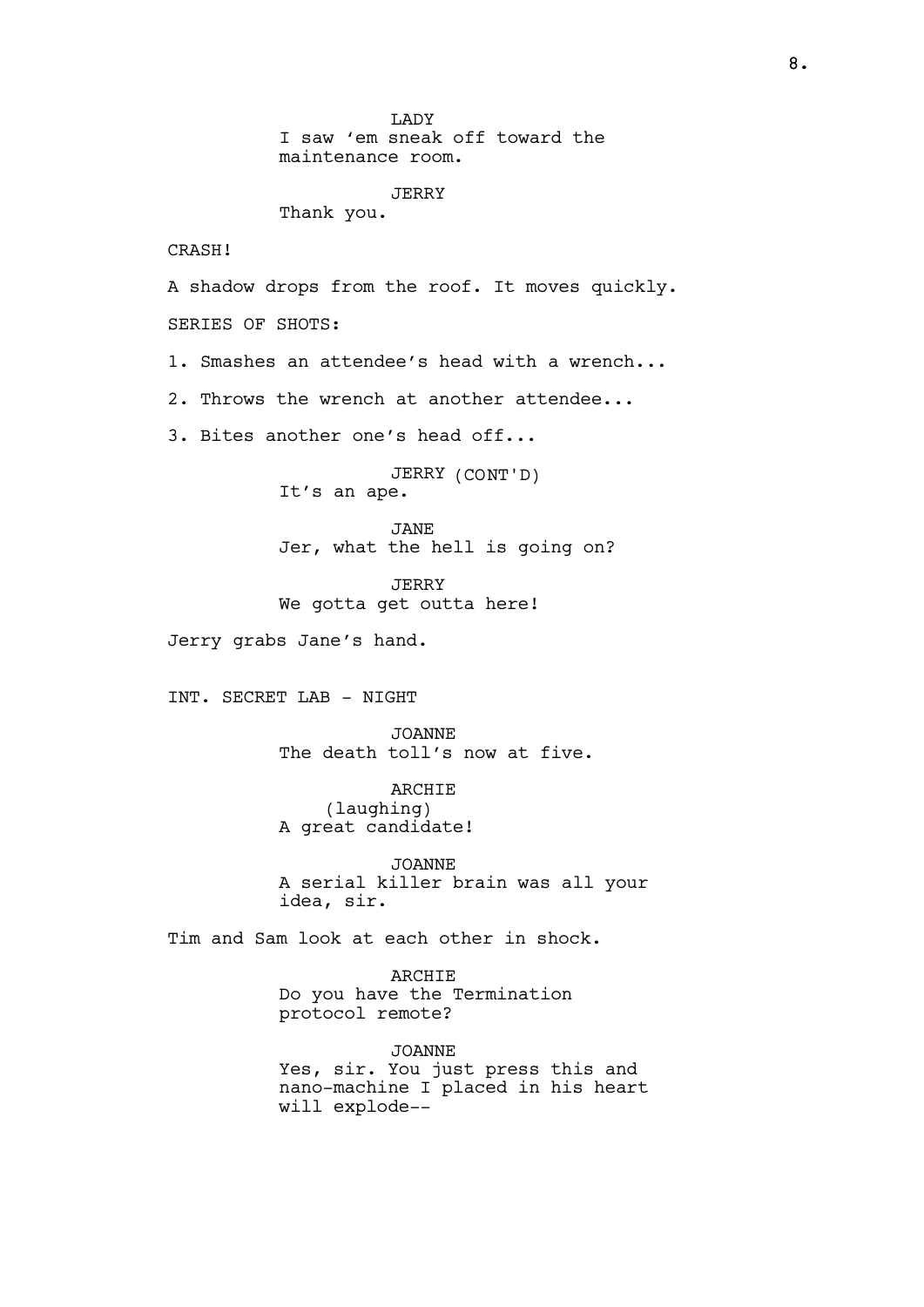**ARCHIE** Causing a heart attack. Brilliant. Tim and Sam stop peeking: TIM We need that remote, Sam. SAM But they'll see us. **TTM** Remember what we do to get dad to say 'yes'. Tim winks at Sam. Sam winks back. Archie is typing on his computer. JOANNE I'm going to get another update. ARCHIE (typing) Fantastic. Joanne leaves. CRYING. ARCHIE (CONT'D) What the? Archie stands and heads toward the CRYING. Archie walks around the corner and sees Sam. SAM Ouch! He keeps hitting me! Archie turns and sees Tim. **TTM** She started it! ARCHIE Alright enough! Archie grabs the kids by the ears and drags them to his desk.

The remote is next to Archie's computer. Tim spots it.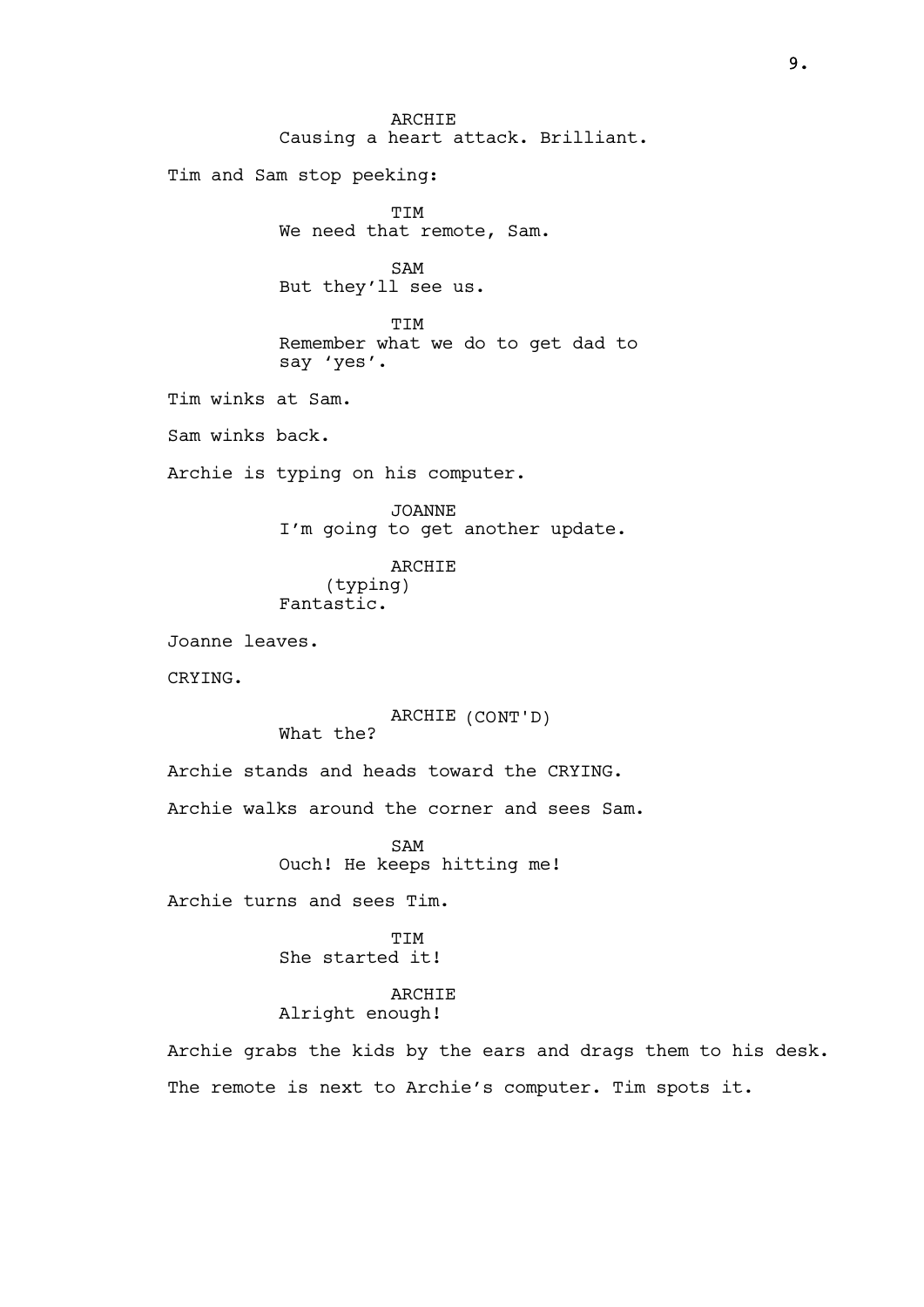ARCHIE (CONT'D) How did you both get down here?! Tim slowly reaches for the remote. ARCHIE (CONT'D) Your parents are probably worried sick! Archie turns to look at Tim. Sam CRIES louder. Archie turns back to face Sam ARCHIE (CONT'D) And do you always have to cry in public?! Tim grabs the remote. SAM (stops crying, instantly) Nope. Thanks. ARCHIE Oh... I see. Then run along and don't let me catch you down here, again! TIM Yes, sir. Tim and Sam leave. Archie stares at the door angrily. INT. SECRET PASSAGE - EARLY MORNING Jerry and Jane are making their way through the passage: JANE They had to of come through here. JERRY Let's hope. Tim and Sam enter suddenly. They all SCREAM: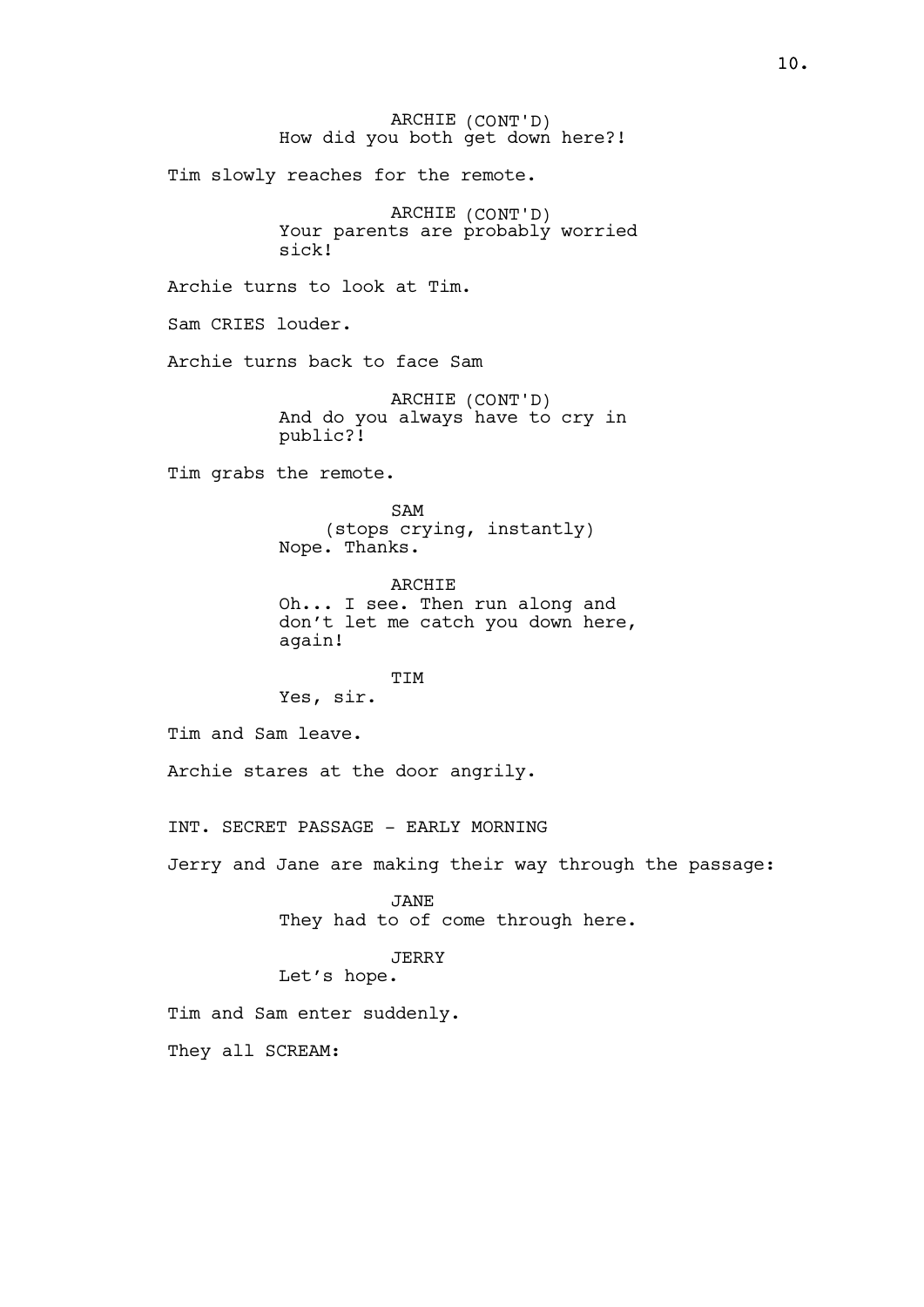JANE Geez. You scared us! (beat) Come here! Jane hugs Tim and Sam. JERRY Thank god. What happened? SAM A Monkey... TIM The owner of the Zoo transplanted a serial killer's brain into one. JANE What?! JERRY That's what's been killing people. TIM We stole this remote. It will stop the Monkey. JERRY (to Tim and Sam) I'm proud of you both. JANE (to Tim and Sam) We both are. INT. LAB - SUNRISE Archie is watching the monitors. The Monkey is killing more people. ARCHIE I'm such a genius. JERRY (O.S.) Hold it! Archie turns and is mortified. ARCHIE What the he-- TIM We're back, chump.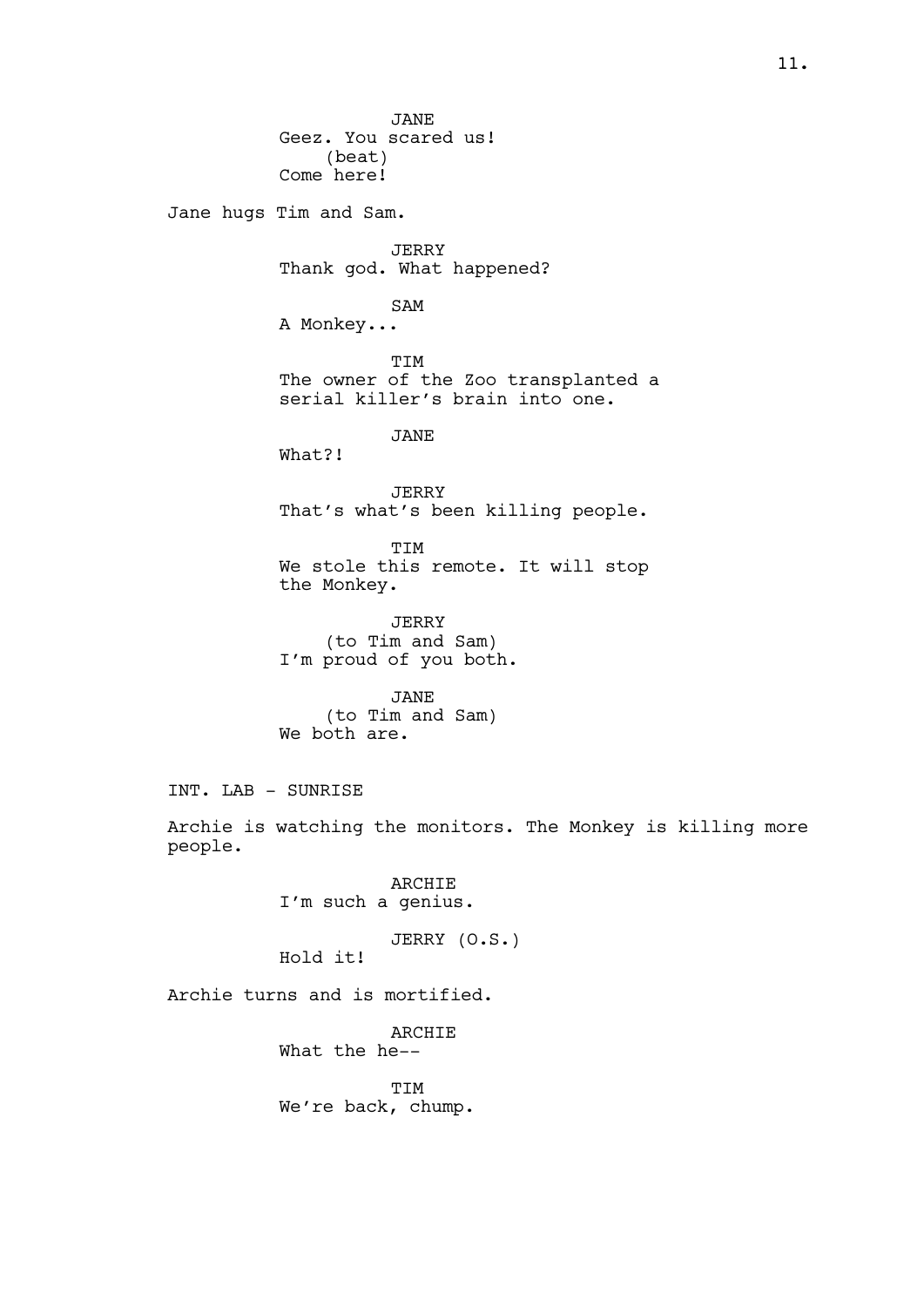**ARCHIE** For gods sake. Can't you people just leave me be. I'm trying to win a Nobel prize. JANE At the risk of killing innocent people! SAM We won't let you! ARCHIE Just try and stop me! (beat) Joanne! Joanne enters with John - the Monkey. JOANNE You called. ARCHIE Ah, yes. (to John) How are you John? Tired or do you have room for some more? John BANGS on his chest. The family look scared. ARCHIE (CONT'D) Finish them! **TTM** Not so fast! Jerry pulls out the remote. ARCHIE NO!!! Jerry presses the button on the remote. John goes SILENT. ARCHIE (CONT'D) What have you done?!! Archie charges toward Jerry. Jerry ducks and punches Archie. Knocking him out.